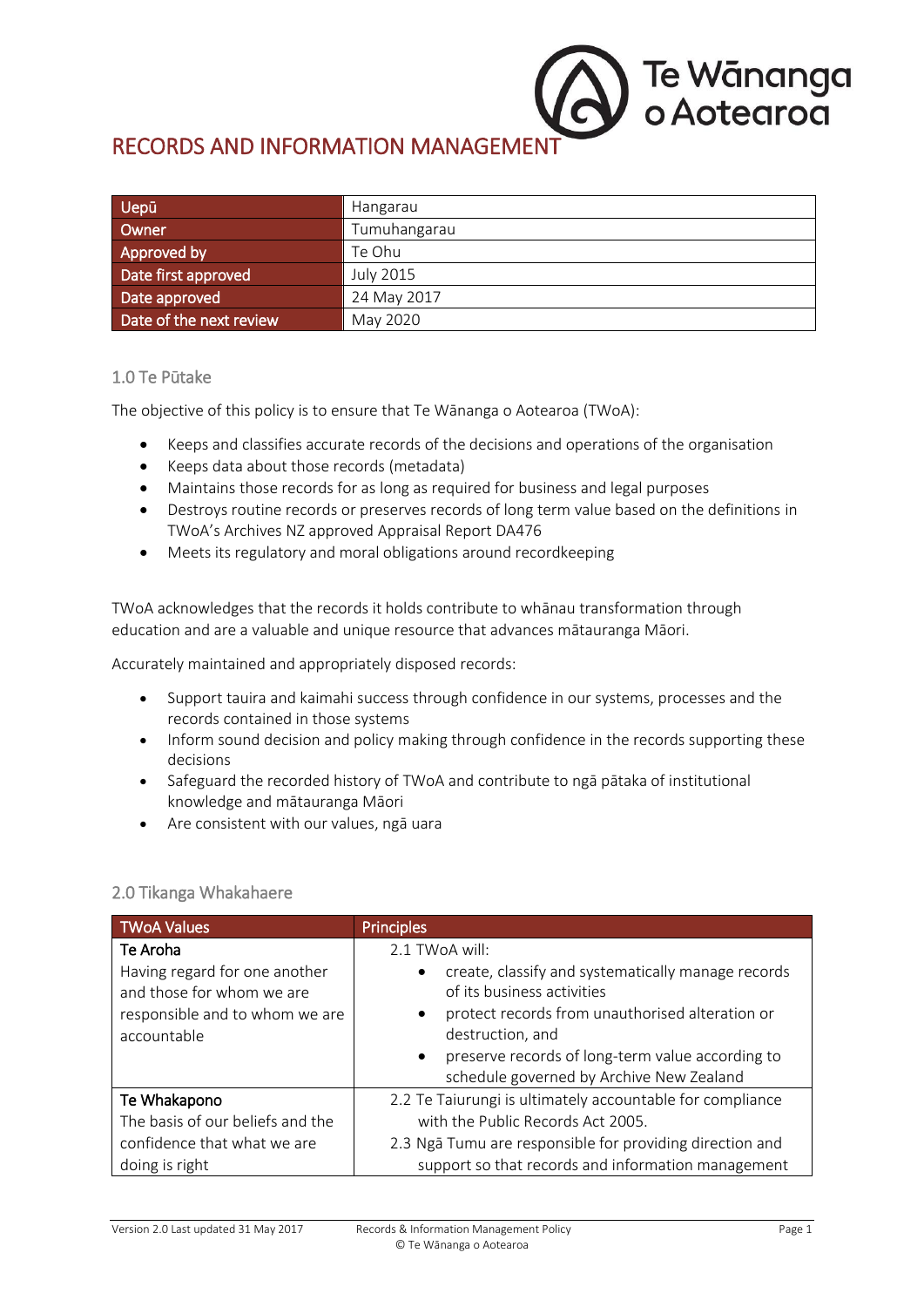| <b>TWoA Values</b>              | <b>Principles</b>                                         |
|---------------------------------|-----------------------------------------------------------|
|                                 | at TWoA meet business requirements and statutory          |
|                                 | obligations in accordance with the Archives NZ            |
|                                 | Information and Records Management Standard.              |
|                                 | 2.4 Tumuhangarau is the designated Executive Sponsor      |
|                                 | required by the Information and Records Management        |
|                                 | Standard issued by Archives NZ. This role is responsible  |
|                                 | for the oversight of information and records              |
|                                 | management at TWoA.                                       |
|                                 | 2.5 Management are responsible for ensuring that          |
|                                 | information and records management are integrated         |
|                                 | into business processes, systems and services in          |
|                                 | accordance with the Archives NZ Information and           |
|                                 | Records Management Standard.                              |
|                                 | 2.6 Specialist records management kaimahi are responsible |
|                                 | for developing processes and practices related to         |
|                                 | records and information management.                       |
|                                 | 2.7 All those who create and manage TWoA records will do  |
|                                 | so according to these recommended practices.              |
| Ngā Ture                        | 2.8 Records of TWoA business activities remain the        |
| The knowledge that our actions  | property of TWoA and must be saved into designated        |
| are morally and ethically right | TWoA repositories as outlined in the Hangarau Service     |
| and that we are acting in an    | Catalogue.                                                |
| honourable manner               | 2.9 Hangarau must give prior approval before cloud-based  |
|                                 | services which create and/or store TWoA records and       |
|                                 | information can be subscribed to.                         |
|                                 | 2.10 Information and records management responsibilities  |
|                                 | must be identified and addressed in all outsourced and    |
|                                 | service contracts, instruments and arrangements.          |
| Kotahitanga                     | 2.11 TWoA uses records to provide transparency to         |
| Unity amongst iwi and other     | stakeholders while ensuring sensitive information         |
| ethnicities, standing as one    | remains confidential.                                     |

# 3.0 Whanuitanga

This tikanga whakahaere includes records created or housed in electronic services that are not directly controlled by TWoA irrespective of the location of the service.

TWoA respects that mātauranga Māori can be preserved in non-textual ways such as whakairo, raranga, waiata a ringa, whaikōrero and artworks. This tikanga whakahaere applies to records that support the whakapapa of the items such as preliminary sketches, design choices and the significance of chosen patterns or words. It does not apply to the items themselves.

The processes, definitions and practices relating to this policy are available on TWoA's intranet and in hard copy form by request from Hangarau.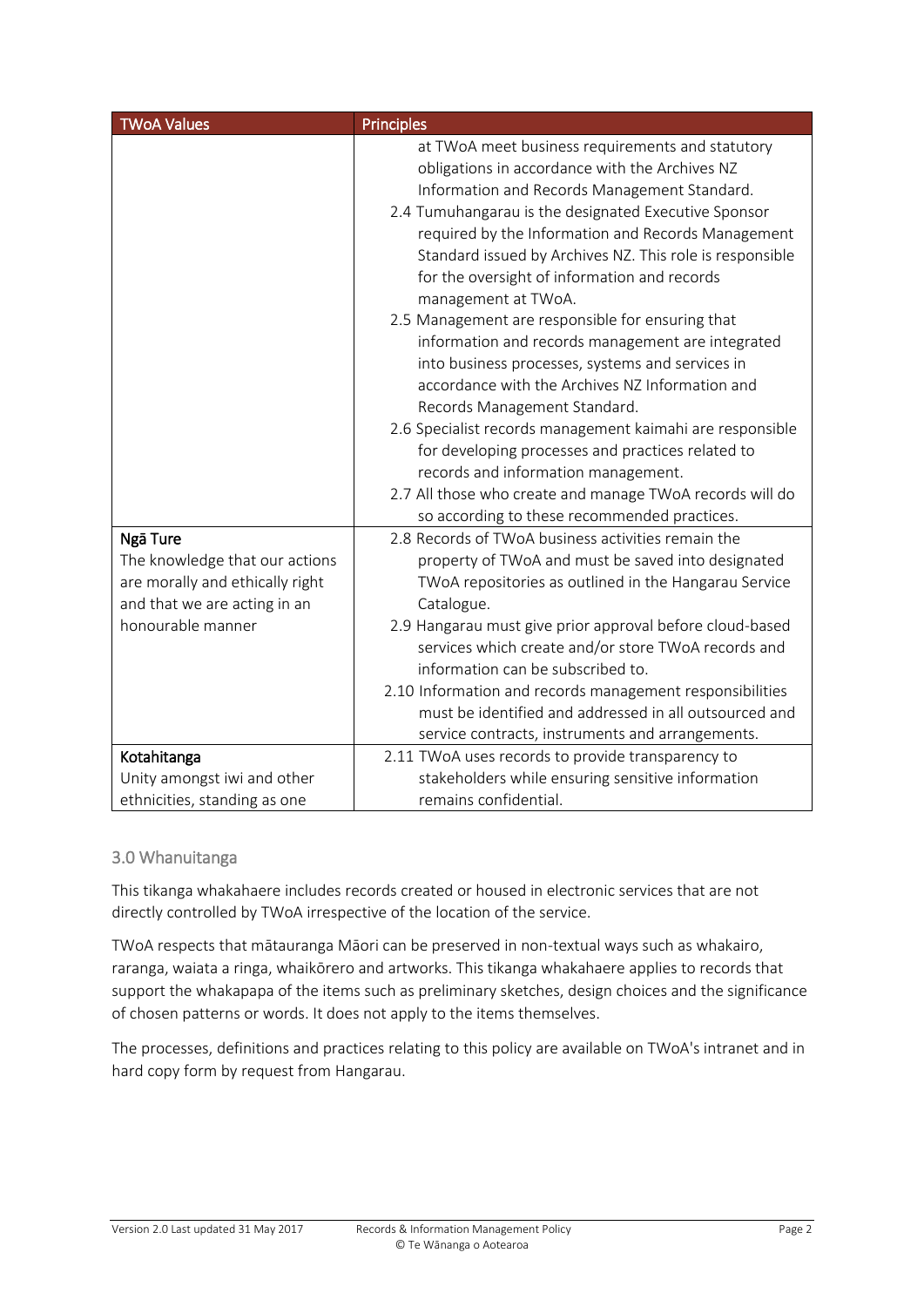## 4.0 Whakamāramatanga

These are the definition of terms that are used throughout the document.

| <b>Term</b>           | Description                                                    |
|-----------------------|----------------------------------------------------------------|
| Disposal              | Disposal means:                                                |
|                       | the transfer of control of a record; or                        |
|                       | the sale; or                                                   |
|                       | alteration; or                                                 |
|                       | destruction; or                                                |
|                       | discharge of a record                                          |
|                       |                                                                |
| Kaimahi               | All persons employed by, seconded to, volunteering for, and    |
|                       | authorised contractors of Te Wānanga o Aotearoa.               |
| Management            | All leadership roles with managerial responsibilities          |
| Mātauranga Māori      | The knowing and being of Māori                                 |
| Metadata              | Structured information around records that describes their     |
|                       | context and enables finding, managing, controlling,            |
|                       | understanding or preserving them over time.                    |
| Record                | Information including a document, a signature, a seal, text,   |
|                       | images, sound, speech or data compiled, recorded, or stored -  |
|                       | in written form on any material; or                            |
|                       | on file, negative, tape or other medium; or                    |
|                       | by means of any recording device or process, computer or       |
|                       | other electronic device or process.                            |
|                       |                                                                |
|                       | For example, records can include a database, an SMS, a note, a |
|                       | website, a video, a social media post or a voice message.      |
| Tauira                | All persons currently enrolled in Te Wānanga o Aotearoa        |
|                       | programmes or courses.                                         |
| Te Wānanga o Aotearoa | Includes Te Wānanga o Aotearoa and 100% owned and              |
|                       | controlled entities.                                           |
| Tumuhangarau          | <b>Executive Sponsor</b>                                       |

#### 5.0 Ngā Hononga

The following legislation applies to this tikanga whakahaere:

- Copyright Act 1994
- Electronic Transactions Act 2002
- Evidence Act 2006
- Official Information Act 1982
- Privacy Act 1993
- Public Record Act 2005

The following documents apply to this tikanga whakahaere:

- Archives NZ Records and Information Management Standard
- ICT Acceptable Use
- Ngā Ture Whakapai (Legislative Compliance)
- Media